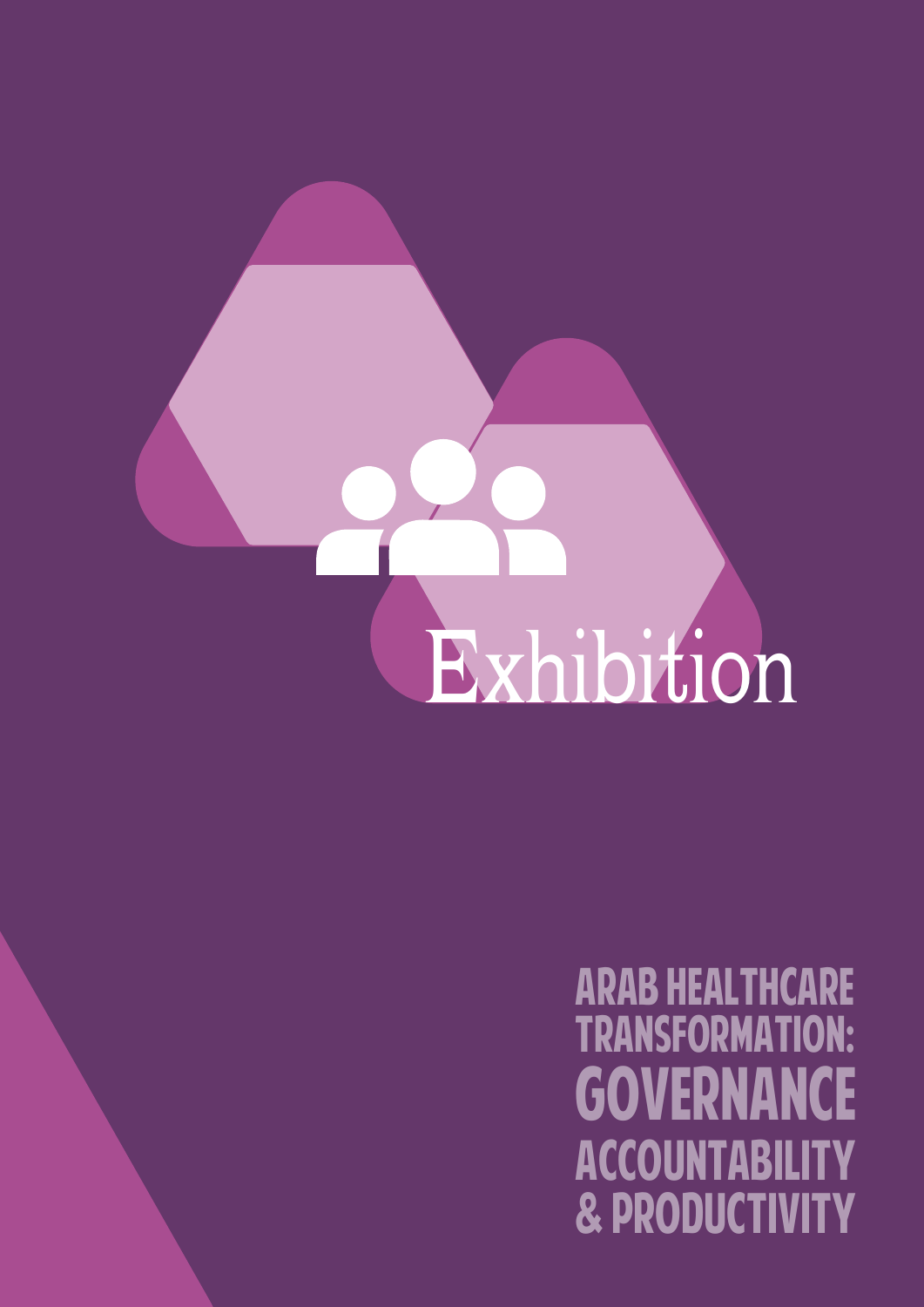## **STRATEGIC PARTNER & MAIN SPONSOR**

### HAMAD MEDICAL CORPORATION



أمؤسسة حماد الطبينة **Hamad Medical Corporation** 

**Address:** Doha - Qatar **P.O.Box:** 3050 **Phone:** +974 44392000 **Fax:** +974 44395140 **Website:** www.hamad.qa

Hamad Medical Corporation (HMC) is the main provider of specialist healthcare in Qatar and one of the leading hospital providers in the Middle East. HMC is dedicated to delivering the safest, most effective and compassionate care to all its patients.

HMC manages twelve hospitals – nine specialist hospitals and three community hospitals – as well as the National Ambulance Service and home and residential care services.

## **GOLD SPONSOR**

## KUWAIT PRIVATE HOSPITAL FEDERATION



اتحاد شركات المستشفيات الأهلية Kuwait Private Hospital Federation

The Kuwait Private Hospital Federation is a conjoined effort between 8 Kuwaiti hospitals – Taiba Hospital, Al-Salam International Hospital, Dar Al-Shifa, New Mowasat, Alorf, Royale Hayat, Alia, and Hadi Clinic. This will allow them to function as an entity in synergy with the government for the sole purpose of facilitating better healthcare services in Kuwait.

## **SILVER SPONSOR**

### ROYALE HAYAT HOSPITAL

**Address:** Jabriya - facing the 4th Ring Road - Block 3A. **P.O.Box:** 179, Hawally 32002 - Kuwait **Phone:** +965 25360000 مستسهس رويطلا ديكة **Fax:** +965 25360001 ROYALE HAYAT HOSPITAL **Mobile:** +965 94494769 **Email:** marketing@royalehayat.com

**Website:** www.royalehayat.com

Royale Hayat Hospital continues to provide the safest, most modern and highest quality of medical care and services to the Kuwaiti society in an environment of compassion, comfort and care. This vision has guaranteed Royale Hayat's leading place in the health sector and has redefined the benchmarks in hospitality. RHH awarded Best Hospital in Kuwait by Service Hero for 9th Years in a row & achieved gold Canadian accreditation by Accreditation Canada.

## **CO SPONSORS**

AL SALAM INTERNATIONAL HOSPITAL

وسنشفى اسلام الدولى Al Salam International Hospital TRUST a Jala Si

**Address:** Bnaid Al Qar - Block 1- Kuwait **Phone:** +965 1830003 **Mobile:** +965 50005080 **Email:** a.alsharhan@sih-kw.com **Website:** www.sih-kw.com

Al Salam International Hospital is a leading private general hospital branching in Kuwait, established on 1964. The Hospital contains more than 180 Beds. Al Salam has an advanced ICU, CCU, OT, and ER services. Al Salam International Hospital was accredited from the Canadian Accreditation since 2010.

### HADI CLINIC

**Address:** Jabriah- Block 8- Street 110 - Kuwait **Phone:** +965 25363000 **Fax:** +965 25314717 **Mobile:** +965 99096791 **Email:** marketing@hadiclinic.com.kw **Website:** www.hadiclinic.com.kw مستشفى هادى



Hadi Clinic is the first private Hospital in Kuwait, provider of world-class medical services since 1976, It is General Medical / Surgical Hospital whose mission is to "achieve happiness through focusing on customer journey, developing our staff in wellbeing and leveraging technology and innovation. Health and safety are core to us as is efficient use of resources."

We provide high quality international standards health care that will meet the needs and exceed the expectations of the people of Kuwait and the surrounding Gulf countries. Hadi Clinic was therefore designed, built and equipped to meet international standards of Health care. Under Accreditation Canada we operate every day, in everything we do for the patients.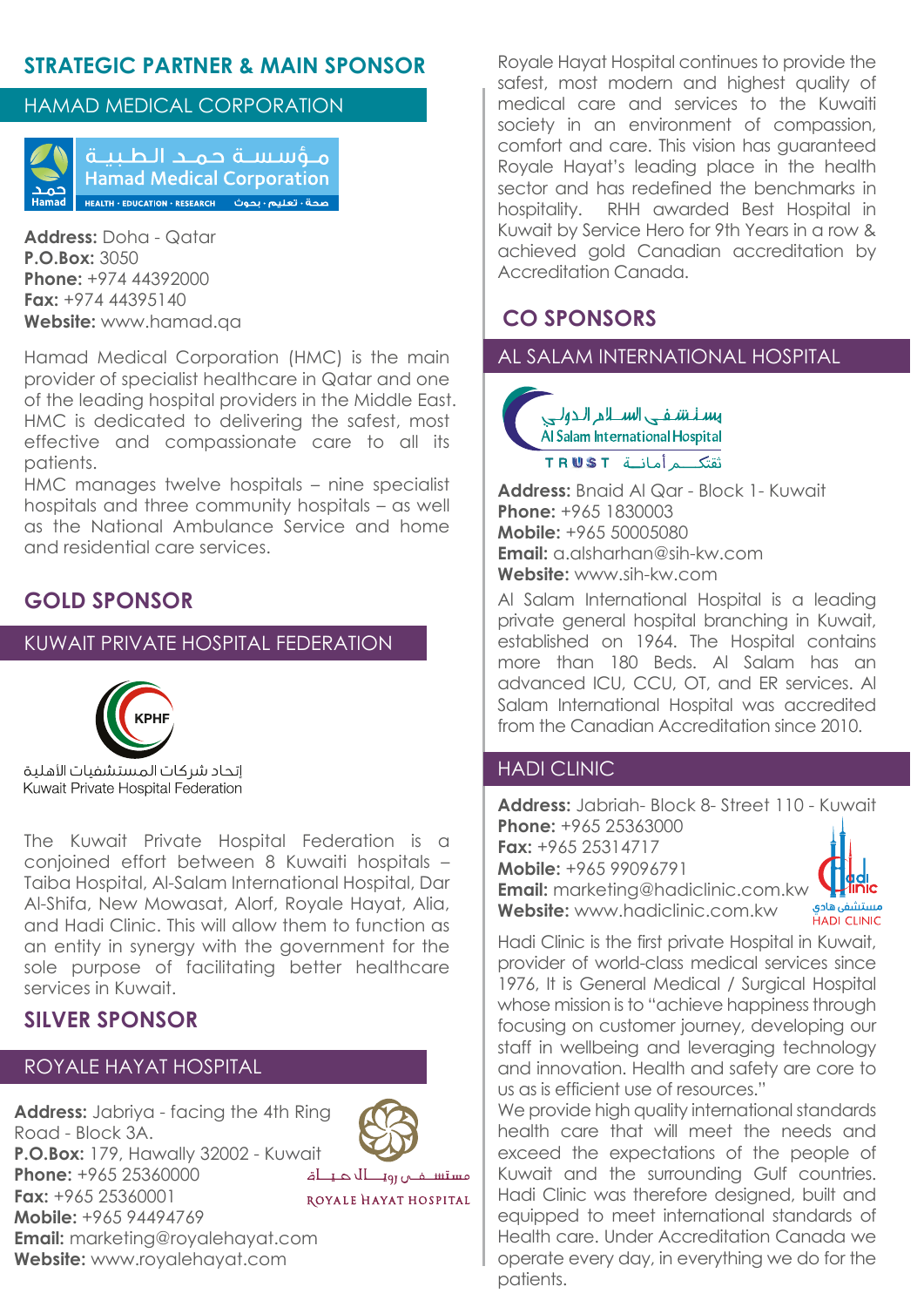Most of our physicians who are credentialed at our hospital are Board Certified or of equivalent Western training programs from the United States, Canada and the United Kingdom.We ensure the expertise to fulfill your medical requirements in a comfortable and reassuring environment.

Hadi Clinic offers both inpatient and outpatient services that cover a wide range of Medical and Surgical specialties. All departments are staffed with highly experienced medical, paramedical and support personnel, providing accurate, reliable, safe and timely quality Health care.

## **WELCOME RECEPTION SPONSOR**

### ALSULTAN UNITED MEDICAL COMPANY

**Address:** Building E 67 - Flamingo Complex - Kuwait Free Trade Zone - Shuwaikh - Kuwait **Phone:** +965 24610588 **Fax:** +965 24610585



**Email:** info@sultanunited.com **Website:** www.sultanunited.com

AlSultan United Medical Company (SUMC) is a leader in Kuwait's healthcare industry, providing state of the art medical equipment and services to Kuwait's public and private sectors.

SUMC empowers healthcare professionals to deliver the highest quality of service by continuously providing exceptional customer-oriented services, ensuring the highest levels of satisfaction.

### TAIBA HOSPITAL

**Address:** Sabah Al Salem - Bloc 3 - Street 3 - Kuwait **Phone:** +965 1808088 **Website:** www.taibahospital.com



Taiba Hospital is the first private healthcare provider in the Mubarak Al- Kabeer Governorate, Kuwait. Its medical team is a synchronized effort between national and international expertise, permeated through numerous services that are offered through an amalgamation of 22 departments and accommodates 110 beds.

# **COFFEE BREAK SPONSOR**

# JOHNSON'S<sup>®</sup>Baby

**Address:** Mohamed Bin Rashid Al Maktoum Academic Medical Centre - Building 14 - Level 5 - Dubai Healthcare City **PO Box :** 505080, Dubai - UAE **Phone:** + 971 44297400 **Fax :** +971 44297420 Johnson's **Mobile:** +971 50 4515664 **Email:** nsabry@its.jnj.com

Johnson's Cotton Touch

We are here to promote and demonstrate our new product, The NEW Cotton Touch Newborn range. Since babies' skin is up to 30% thinner, a new product transformation is required to meet that sensitivity. Johnson's Cotton Touch is the perfect match for that as it is made with real cotton and is ultra-light and perfectly pH balanced to meet with a newborn's delicate skin. Moreover, it is hypoallergenic and contains no harmful chemicals such as parabens, phthalates or dyes.

# **MEDIA PARTNER**

### THE ARAB HOSPITAL MAGAZINE

#### THE ARAB HOSPITAL **MAGAZINE**

**Address:** Mansourieh Highway - Jihad Wakim Center - 3rd Floor - Beirut - Lebanon **Phone:** +961 4 534058 **Email:** schammas@tahmag.com **Website:** www.thearabhospitalmagazine.com

The Arab Hospital Magazine is an newsworthy, analytical and instructive healthcare magazine that provides its readers with unique and professional content as well as opinion and editorials that will focus on medical and Healthcare development. This niche magazine is the choice of Healthcare professionals and conscious readers that need a knowledgeable monthly source of news and insight into the regional Healthcare sector. We aim for excellence in our Scientific, Health and Business reporting.

**ONE WEEK AFTER THE EVENT, ALL PRESENTATIONS WILL BE AVAILABLE ON: WWW.AHFONLINE.NET**